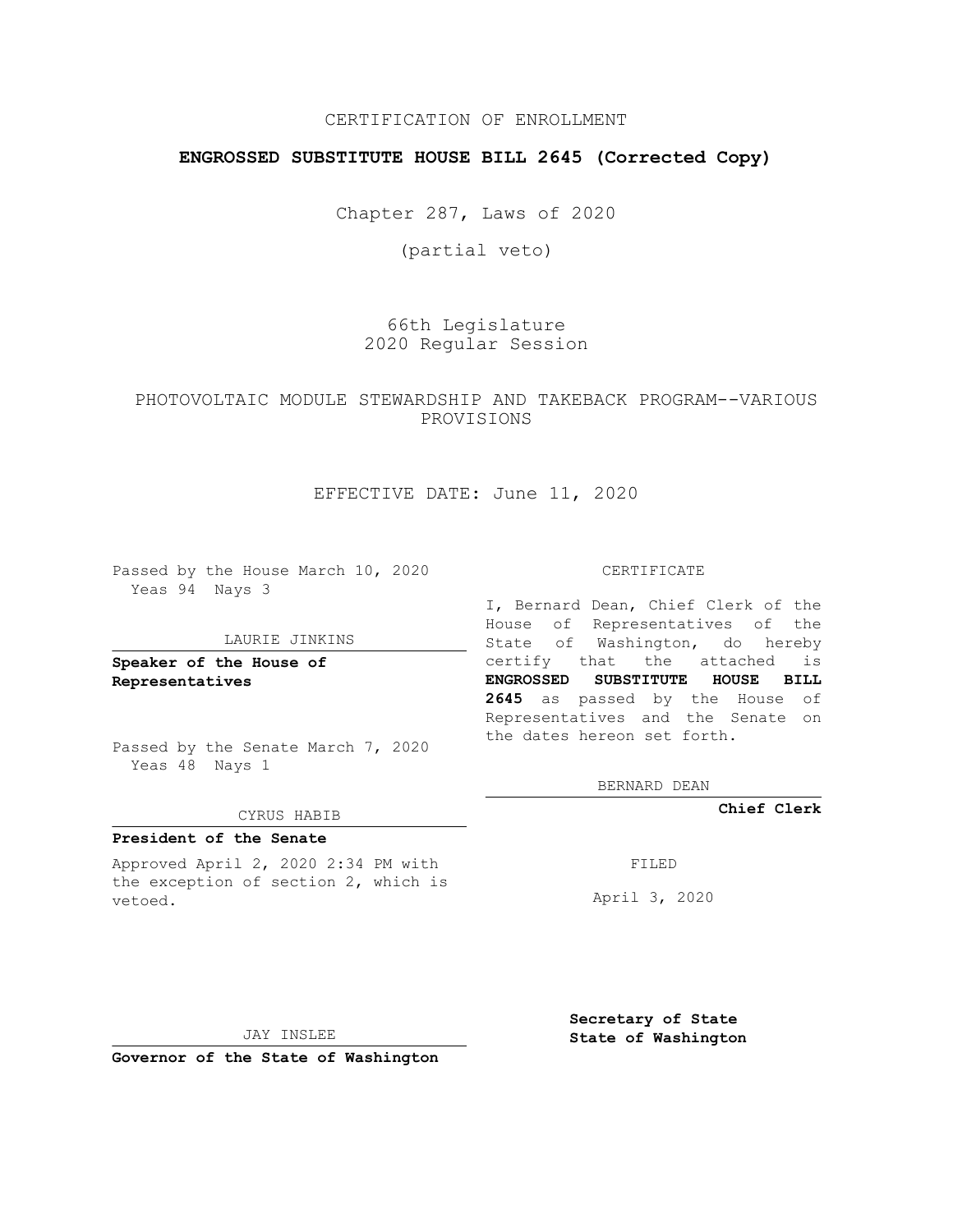**ENGROSSED SUBSTITUTE HOUSE BILL 2645 (Corrected Copy)**

AS AMENDED BY THE SENATE

Passed Legislature - 2020 Regular Session

# **State of Washington 66th Legislature 2020 Regular Session**

**By** House Environment & Energy (originally sponsored by Representatives Smith, Eslick, and Pollet)

READ FIRST TIME 02/07/20.

1 AN ACT Relating to the photovoltaic module stewardship and 2 takeback program; amending RCW 70.355.010; creating a new section; 3 and providing an expiration date.

4 BE IT ENACTED BY THE LEGISLATURE OF THE STATE OF WASHINGTON:

5 **Sec. 1.** RCW 70.355.010 and 2017 3rd sp.s. c 36 s 12 are each amended to read as follows:6

 (1) ((**Findings.**)) The legislature finds that a convenient, safe, and environmentally sound system for the recycling of photovoltaic modules, minimization of hazardous waste, and recovery of commercially valuable materials must be established. The legislature further finds that the responsibility for this system must be shared among all stakeholders, with manufacturers financing the takeback and 13 recycling system.

 (2) ((**Definitions.** For purposes of this section the following definitions apply:)) The definitions in this subsection apply throughout this section unless the context clearly requires otherwise.

18 (a) "Consumer electronic device" means any device containing an 19 electronic circuit board that is intended for everyday use by 20 individuals, such as a watch or calculator.

21 (b) "Department" means the department of ecology.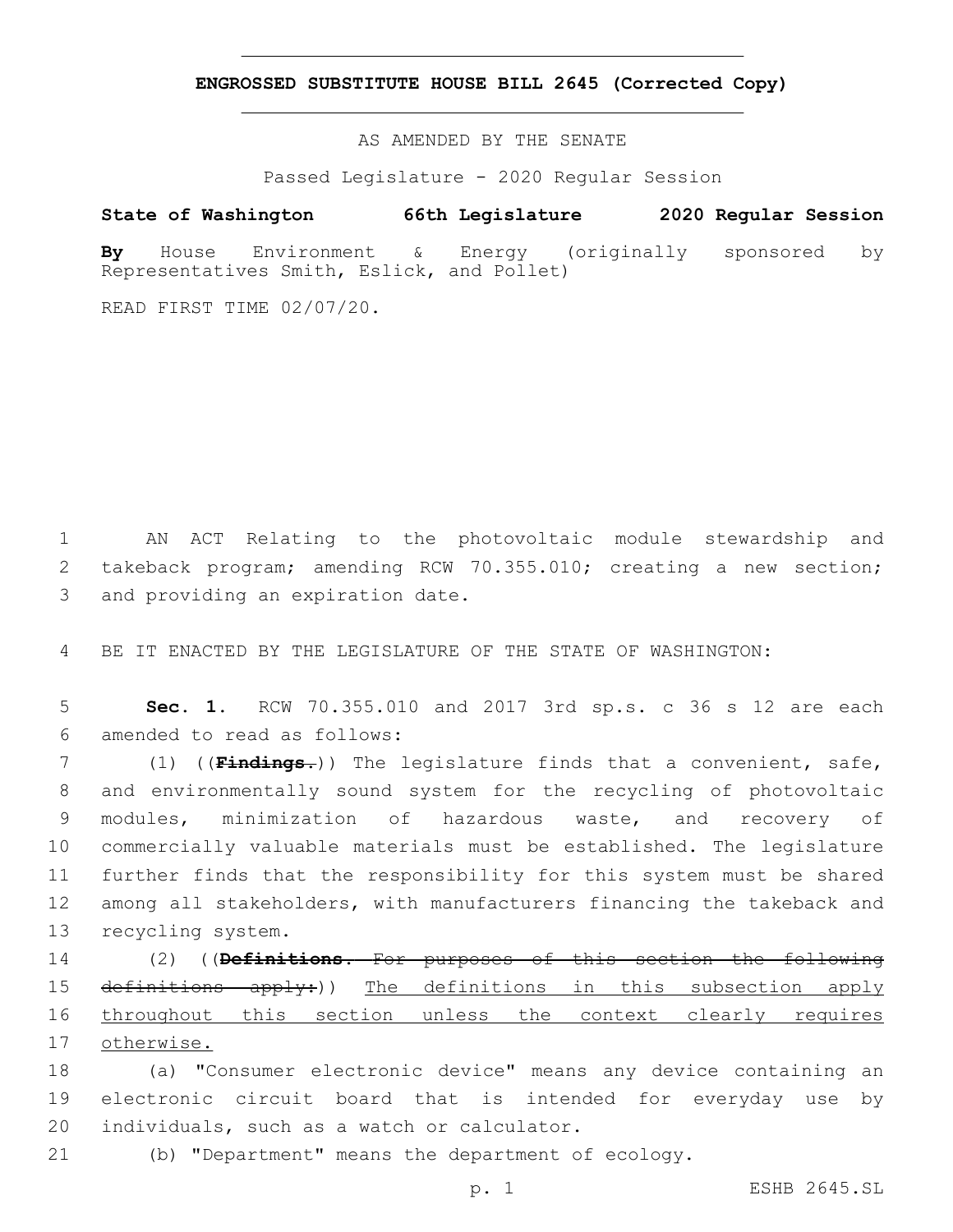(c) "Distributor" means a person who markets and sells photovoltaic modules to retailers in Washington.

 (d) "Installer" means a person who assembles, installs, and maintains photovoltaic module systems.

 (e) "Manufacturer" means any person in business or no longer in business but having a successor in interest who, irrespective of the selling technique used, including by means of distance or remote 8 sale:

 (i) Manufactures or has manufactured a photovoltaic module under 10 its own brand names for use or sale in or into this state;

 (ii) Assembles or has assembled a photovoltaic module that uses 12 parts manufactured by others for use or sale in or into this state 13 under the assembler's brand names;

 (iii) Resells or has resold in or into this state under its own brand names a photovoltaic module produced by other suppliers, including retail establishments that sell photovoltaic modules under 17 their own brand names;

 (iv) Manufactures or has manufactured a cobranded photovoltaic 19 module product for use or sale in or into this state that carries the 20 name of both the manufacturer and a retailer;

 (v) Imports or has imported a photovoltaic module into the United States that is used or sold in or into this state. However, if the imported photovoltaic module is manufactured by any person with a presence in the United States meeting the criteria of manufacturer 25 under  $((+a))$  (e)(i) through  $((+d))$  (vi) of this subsection, that 26 person is the manufacturer;

 (vi) Sells at retail a photovoltaic module acquired from an importer that is the manufacturer and elects to register as the 29 manufacturer for those products; or

 (vii) Elects to assume the responsibility and register in lieu of 31 a manufacturer as defined under  $((+b))$   $(e)$ (i) through (vi) of this 32 subsection.

33 (((+d)) (f) "Photovoltaic module" means the smallest nondivisible, environmentally protected assembly of photovoltaic cells or other photovoltaic collector technology and ancillary parts intended to generate electrical power under sunlight, except that "photovoltaic module" does not include a photovoltaic cell that is part of a consumer electronic device for which it provides electricity needed to make the consumer electronic device function. "Photovoltaic module" includes but is not limited to

p. 2 ESHB 2645.SL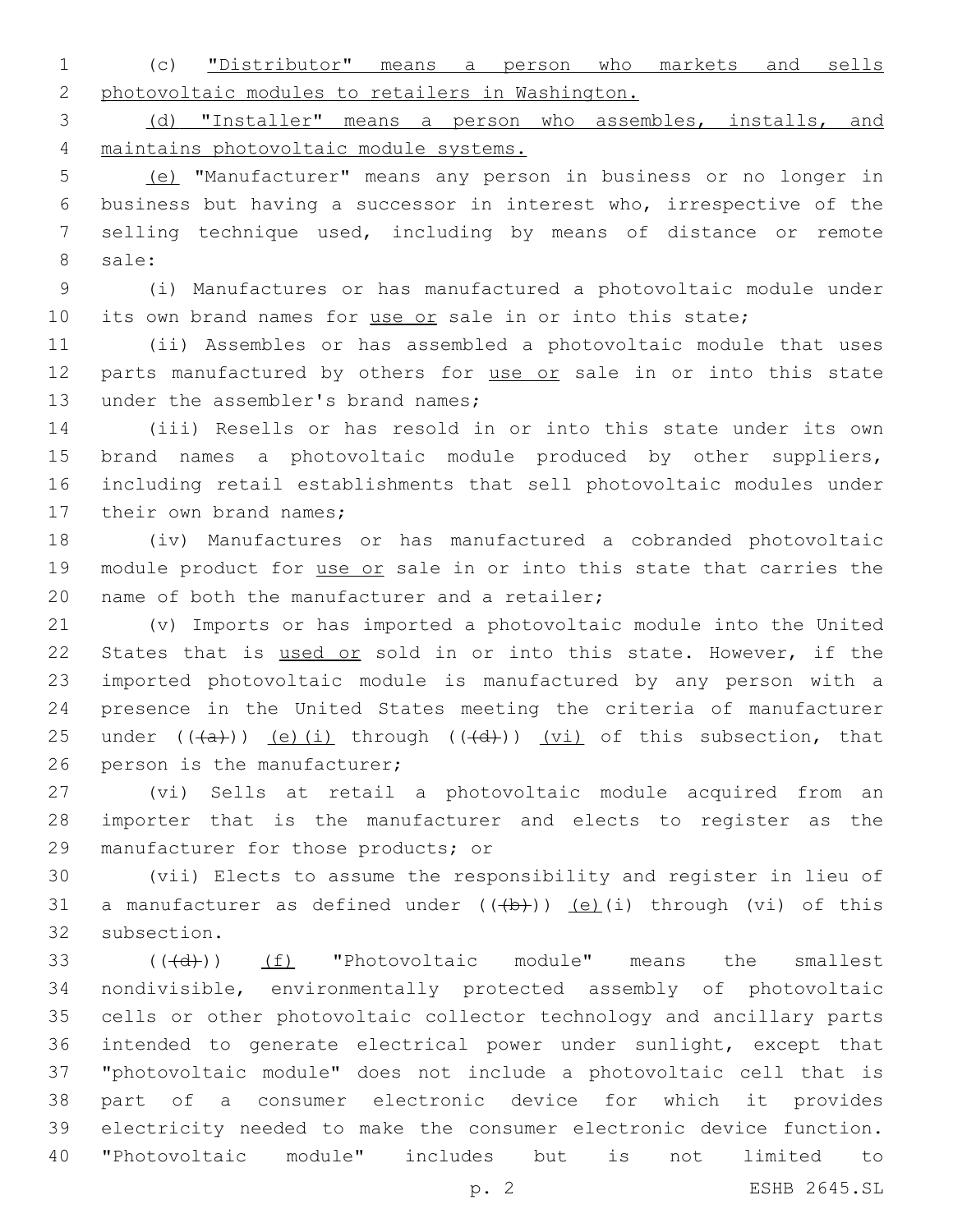interconnections, terminals, and protective devices such as diodes 2 that: (i) Are installed on, connected to, or integral with buildings;  $4 ((\theta \oplus$ ) (ii) Are used as components of freestanding, off-grid, power generation systems, such as for powering water pumping stations, electric vehicle charging stations, fencing, street and signage 8 lights, and other commercial or agricultural purposes; or (iii) Are part of a system connected to the grid or utility 10 service. 11 (((e)) (g) "Predecessor" means an entity from which a 12 manufacturer purchased a photovoltaic module brand, its warranty 13 obligations, and its liabilities. "Predecessor" does not include entities from which a manufacturer purchased only manufacturing equipment. 16 (h) "Rare earth element" means lanthanum, cerium, praseodymium, neodymium, promethium, samarium, europium, gadolinium, terbium, dysprosium, holmium, erbium, thulium, ytterbium, lutetium, yttrium, 19 or scandium.  $((\text{#}))$  (i) "Reuse" means any operation by which a photovoltaic module or a component of a photovoltaic module changes ownership and is used for the same purpose for which it was originally purchased. 23 (((4g)) (j) "Retailer" means a person who offers photovoltaic 24 modules for retail sale in the state through any means including, but 25 not limited to, remote offerings such as sales outlets, catalogs, or internet sales.  $(27)$  (k) "Stewardship plan" means the plan developed by a manufacturer or its designated stewardship organization for a self-directed 29 stewardship program.  $((+h))$   $(1)$  "Stewardship program" means the activities conducted by a manufacturer or a stewardship organization to fulfill the requirements of this chapter and implement the activities described 33 in its stewardship plan. (3) ((**Program guidance, review, and approval.**)) The department must develop guidance for a photovoltaic module stewardship and takeback program to guide manufacturers in preparing and implementing a self-directed program to ensure the convenient, safe, and environmentally sound takeback and recycling of photovoltaic modules and their components and materials. By January 1, 2018, the department must establish a process to develop guidance for

p. 3 ESHB 2645.SL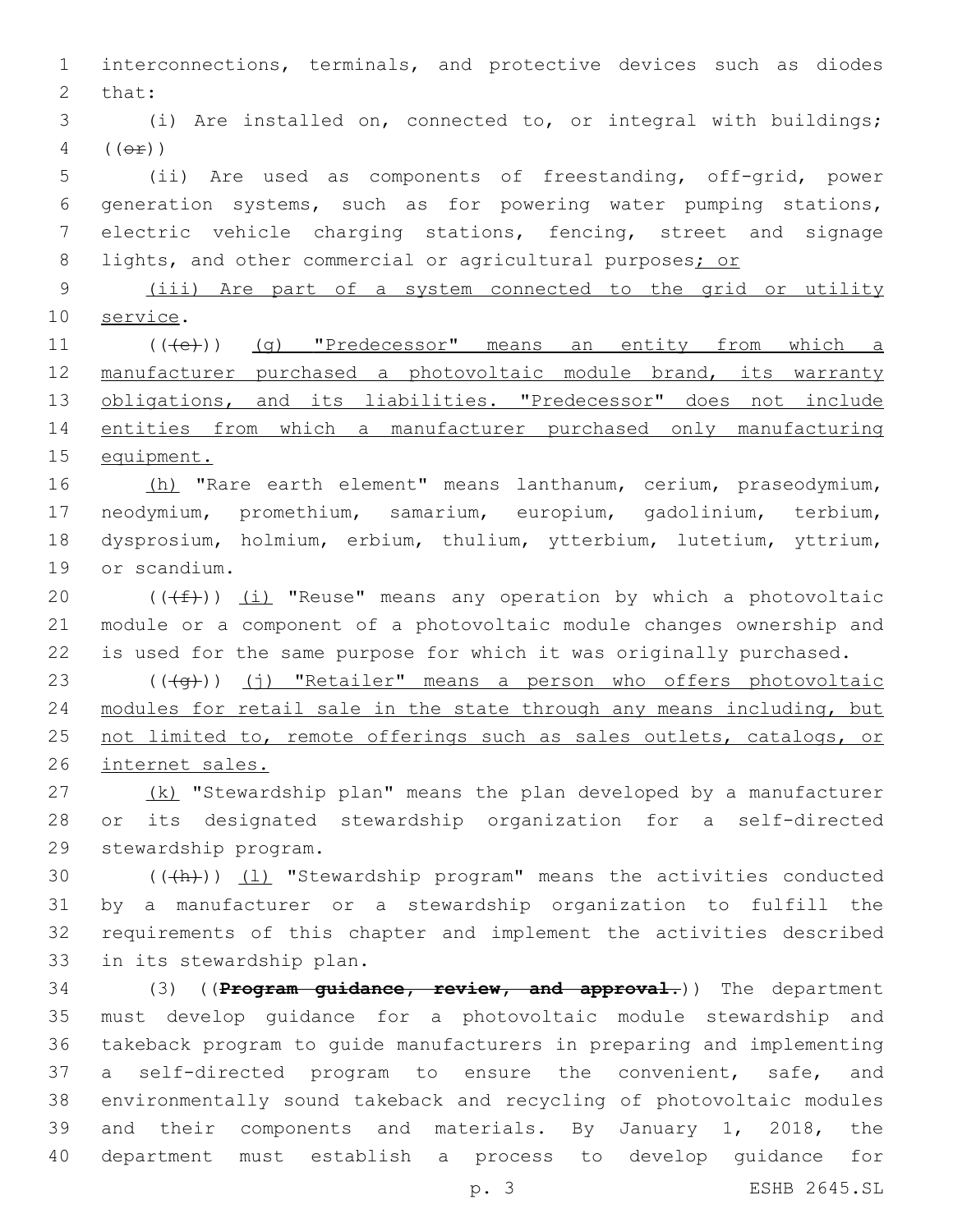photovoltaic module stewardship plans by working with manufacturers, stewardship organizations, and other stakeholders on the content, review, and approval of stewardship plans. The department's process must be fully implemented and stewardship plan guidance completed by 5 July 1, 2019.

 (4) ((**Stewardship organization as agent of manufacturer.**)) A stewardship organization may be designated to act as an agent on behalf of a manufacturer or manufacturers in operating and implementing the stewardship program required under this chapter. Any stewardship organization that has obtained such designation must provide to the department a list of the manufacturers and brand names that the stewardship organization represents within sixty days of its designation by a manufacturer as its agent, or within sixty days of 14 removal of such designation.

 (5) ((**Stewardship plans.**)) Each manufacturer must prepare and 16 submit a stewardship plan to the department by the later of ((January 17  $\frac{1}{1}$   $\frac{2020}{1}$   $\frac{1}{1}$   $\frac{2022}{1}$  or within thirty days of its first sale of a 18 photovoltaic module in or into the state.

(a) A stewardship plan must, at a minimum:19

 (i) Describe how manufacturers will finance the takeback and recycling system, and include an adequate funding mechanism to finance the costs of collection, management, and recycling of photovoltaic modules and residuals sold in or into the state by the manufacturer with a mechanism that ensures that photovoltaic modules can be delivered to takeback locations without cost to the last owner 26 or holder:

27 (ii) Accept all of their photovoltaic modules sold in or into the 28 state after July 1, 2017;

 (iii) Describe how the program will minimize the release of hazardous substances into the environment and maximize the recovery of other components, including rare earth elements and commercially 32 valuable materials;

 (iv) Provide for takeback of photovoltaic modules at locations 34 that are within the region of the state in which  $($  ( $t$ he)) their photovoltaic modules were used and are as convenient as reasonably practicable, and if no such location within the region of the state exists, include an explanation for the lack of such location;

 (v) Identify how relevant stakeholders, including consumers, installers, building demolition firms, and recycling and treatment facilities, will receive information required in order for them to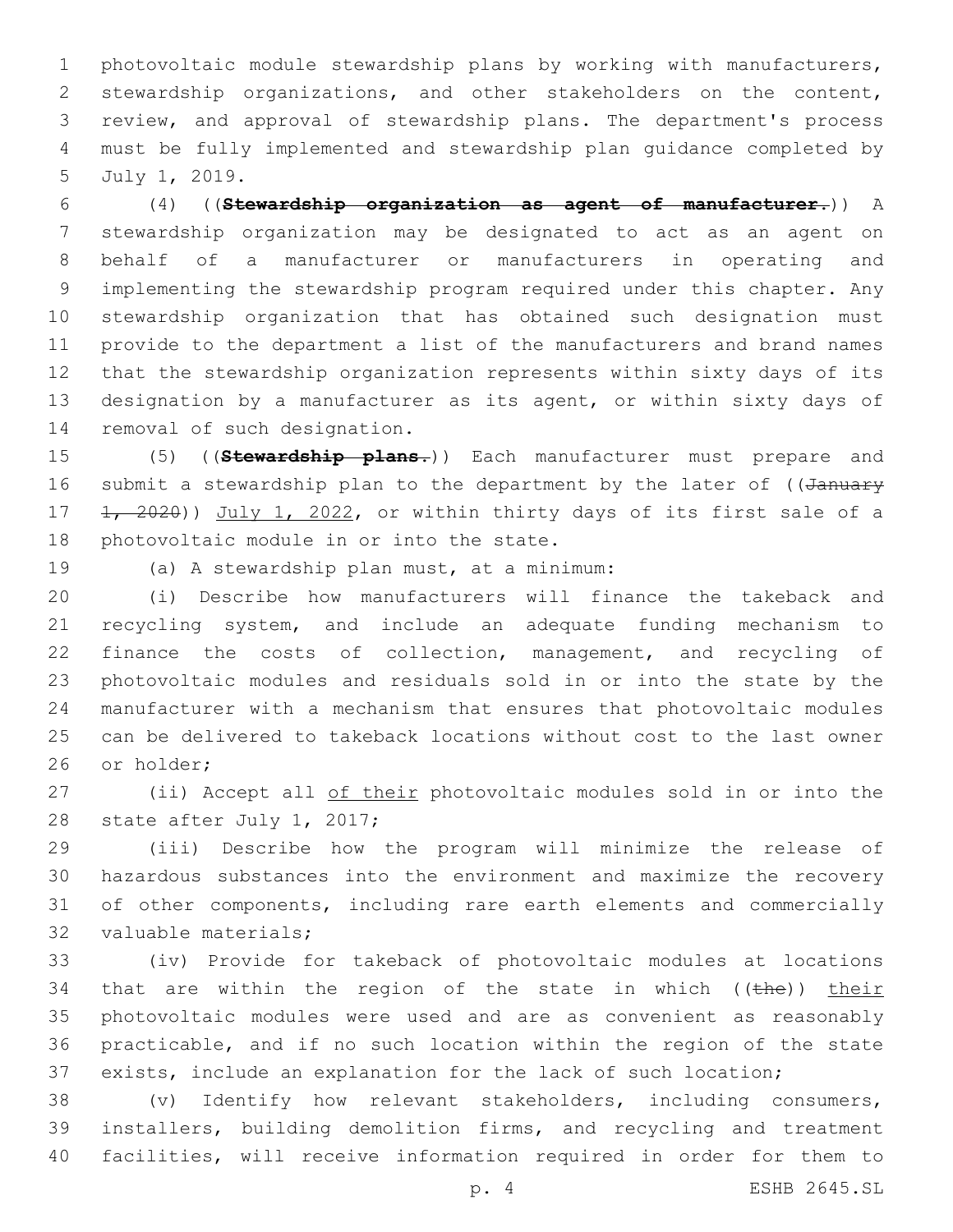properly dismantle, transport, and treat the end-of-life photovoltaic modules in a manner consistent with the objectives described in 3 (a)(iii) of this subsection;

 (vi) Establish performance goals, including a goal for the rate of combined reuse and recycling of collected photovoltaic modules as a percentage of the total weight of photovoltaic modules collected, which rate must be no less than eighty-five percent.

(b) A manufacturer must implement the stewardship plan.

 (c) A manufacturer may periodically amend its stewardship plan. The department must approve the amendment if it meets the requirements for plan approval outlined in the department's guidance. When submitting proposed amendments, the manufacturer must include an 13 explanation of why such amendments are necessary.

 (6) ((**Plan approval.**)) The department must approve a stewardship plan if it determines the plan addresses each element outlined in the 16 department's quidance.

 (7) ((**Annual report.**)) (a) Beginning April 1, ((2022)) 2024, and 18 by April 1st in each subsequent year, a manufacturer, or its designated stewardship organization, must provide to the department a report for the previous calendar year that documents implementation of the plan and assesses achievement of the performance goals established in subsection (5)(a)(vi) of this section.

 (b) The report may include any recommendations to the department or the legislature on modifications to the program that would enhance the effectiveness of the program, including management of program costs and mitigation of environmental impacts of photovoltaic modules.27

 (c) The manufacturer or stewardship organization must post this 29 report on a publicly accessible web site.

 (8) ((**Enforcement.**)) Beginning ((January 1, 2021)) July 1, 2023, no manufacturer, distributor, retailer, or installer may sell or offer for sale a photovoltaic module in or into the state unless the manufacturer of the photovoltaic module has submitted to the department a stewardship plan and received plan approval.

 (a) The department must send a written warning to a manufacturer that is not participating in a plan. The written warning must inform the manufacturer that it must submit a plan or participate in a plan within thirty days of the notice. The department may assess a penalty 39 of up to ten thousand dollars upon a manufacturer for each sale that 40 occurs in or into the state of a photovoltaic module ((in or into the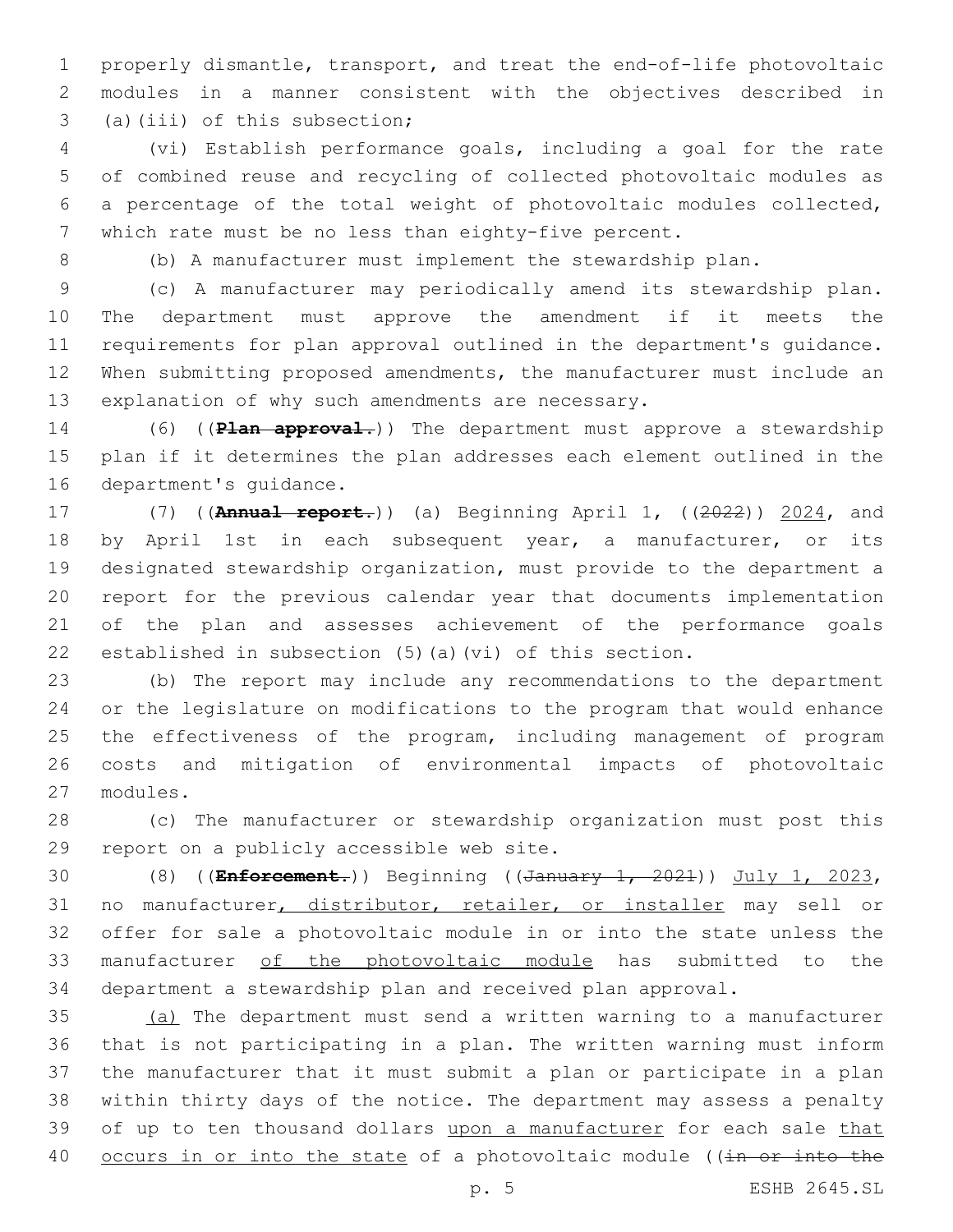state that occurs)) for which a stewardship plan has not been 2 submitted by the manufacturer and approved by the department after the initial written warning. A manufacturer may appeal a penalty issued under this section to the superior court of Thurston county within one hundred eighty days of receipt of the notice.

 (b) The department must send a written warning to a distributor, retailer, or installer that sells or installs a photovoltaic module made by a manufacturer that is not participating in a plan. The written warning must inform the distributor, retailer, or installer that they may no longer sell or install a photovoltaic module if a 11 stewardship plan for that brand has not been submitted by the manufacturer and approved by the department within thirty days of the notice.

 (9) ((**Fee.**)) The department may collect a flat fee from participating manufacturers to recover costs associated with the plan guidance, review, and approval process described in subsection (3) of this section. Other administrative costs incurred by the department for program implementation activities, including stewardship plan review and approval, enforcement, and any rule making, may be recovered by charging every manufacturer an annual fee calculated by dividing department administrative costs by the manufacturer's pro rata share of the Washington state photovoltaic module sales in the most recent preceding calendar year, based on best available information. The sole purpose of assessing the fees authorized in this subsection is to predictably and adequately fund the department's costs of administering the photovoltaic module recycling 27 program.

 (10) ((**Account.**)) The photovoltaic module recycling account is created in the custody of the state treasurer. All fees collected from manufacturers under this chapter must be deposited in the account. Expenditures from the account may be used only for administering this chapter. Only the director of the department or the director's designee may authorize expenditures from the account. The account is subject to the allotment procedures under chapter 43.88 RCW, but an appropriation is not required for expenditures. Funds in the account may not be diverted for any purpose or activity 37 other than those specified in this section.

 (11) ((**Rule making.**)) The department may adopt rules as necessary for the purpose of implementing, administering, and enforcing this 40 chapter.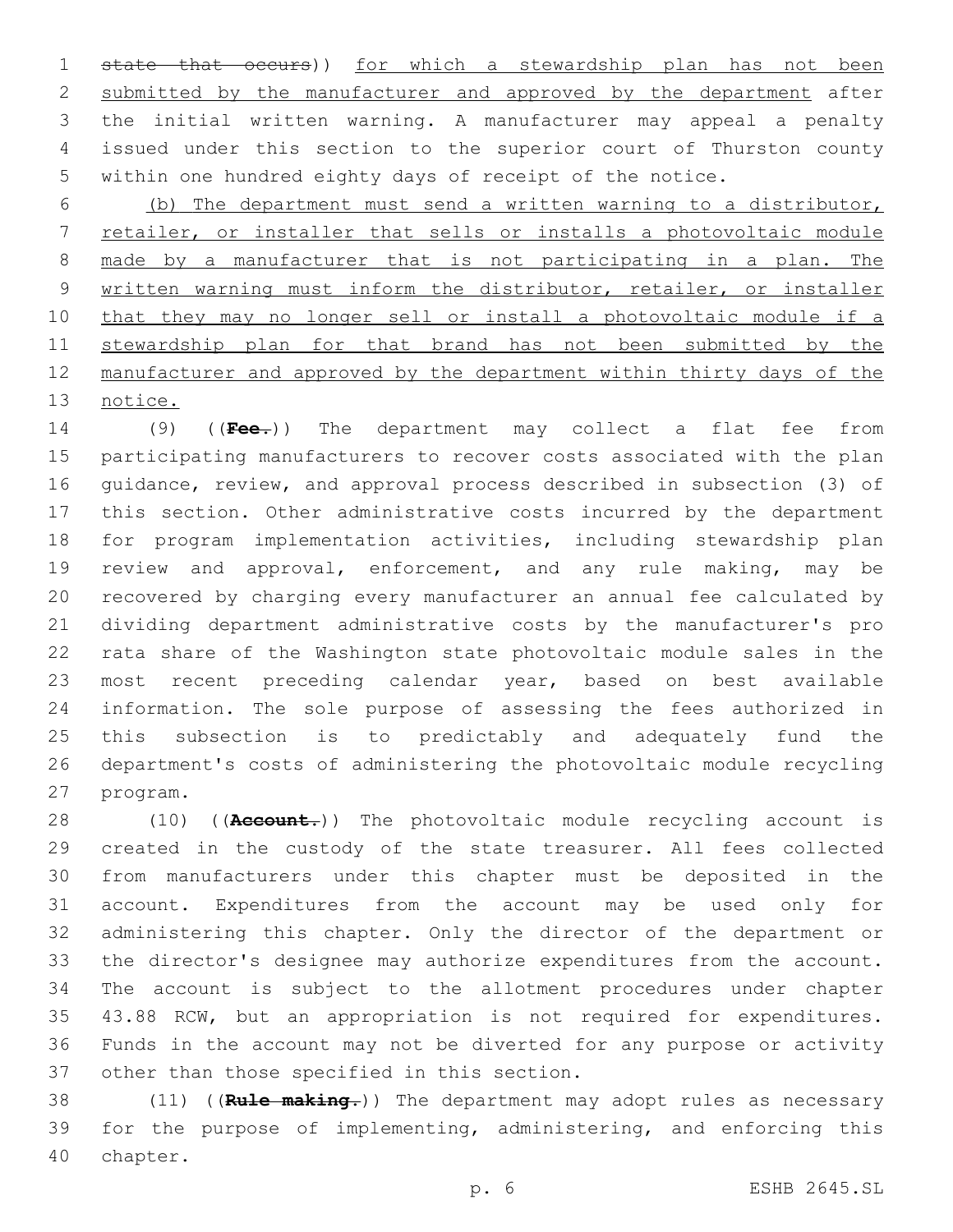(12) ((**National program.**)) In lieu of preparing a stewardship plan and as provided by subsection (5) of this section, a manufacturer may participate in a national program for the convenient, safe, and environmentally sound takeback and recycling of photovoltaic modules and their components and materials, if substantially equivalent to the intent of the state program. The department may determine substantial equivalence if it determines that the national program adequately addresses and fulfills each of the elements of a stewardship plan outlined in subsection (5)(a) of this section and includes an enforcement mechanism reasonably calculated to ensure a manufacturer's compliance with the national program. Upon issuing a determination of substantial equivalence, the department must notify affected stakeholders including the manufacturer. If the national program is discontinued or the department determines the national program is no longer substantially equivalent to the state program in Washington, the department must notify the manufacturer and the manufacturer must provide a stewardship plan as described in subsection (5)(a) of this section to the department for approval within thirty days of notification.

 *\*NEW SECTION. Sec. 2. (1) Subject to the availability of amounts appropriated for this specific purpose, the Washington State University extension energy program must convene a photovoltaic module recovery, reuse, and recycling work group to review and provide recommendations on potential methodologies for the management of end-of-life photovoltaic modules, including modules from utility scale solar projects.*

 *(2) The membership of the work group convened under this section must include, but is not limited to, members representing:*

*(a) A manufacturer of photovoltaic modules located in the state;*

 *(b) A manufacturer of photovoltaic modules located outside the state;*

*(c) A national solar industry group;*

*(d) Solar installers in the state;*

*(e) A utility scale solar project;*

 *(f) A nonprofit environmental organization with expertise in waste minimization;*

*(g) A city solid waste program;*

*(h) A county solid waste program;*